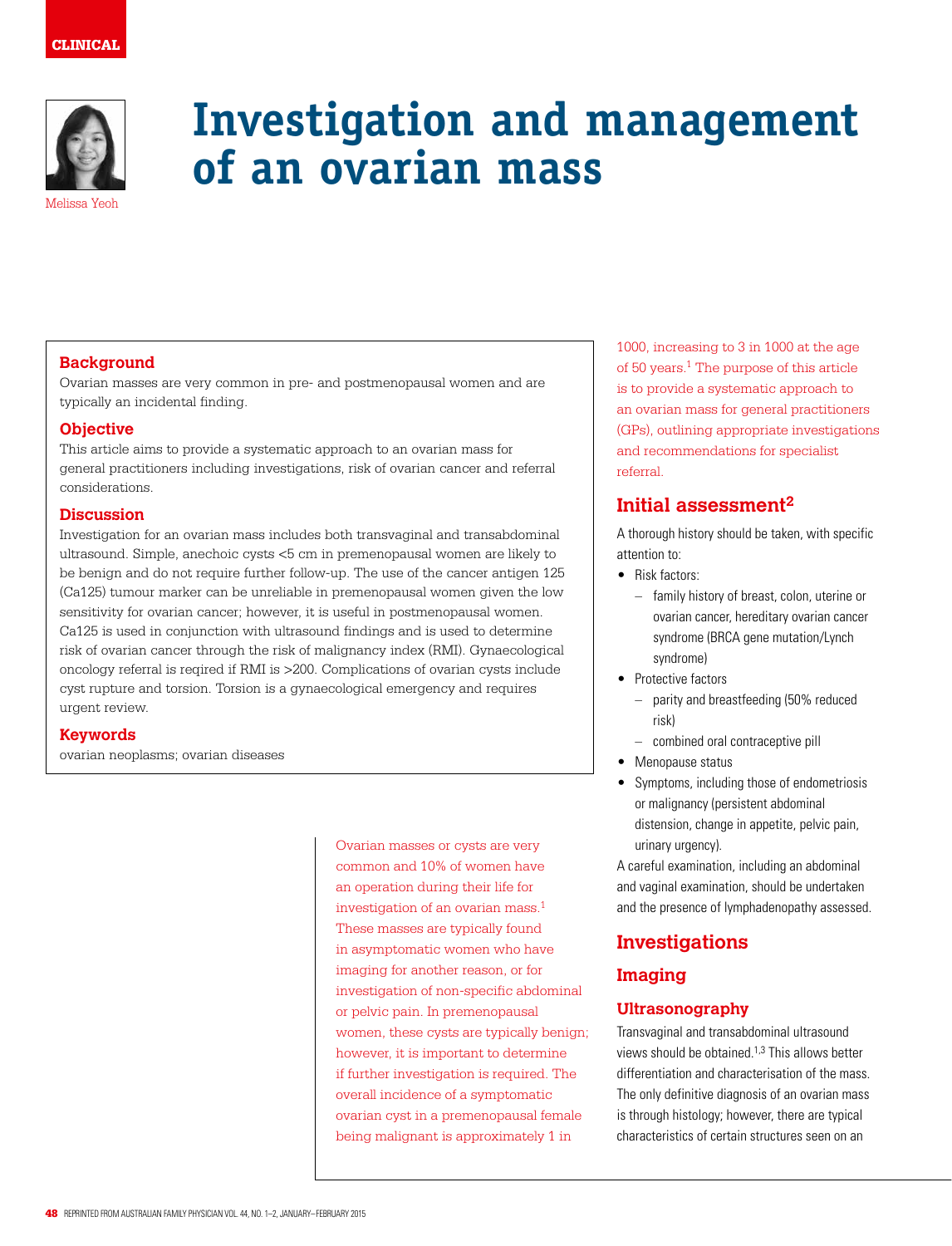ultrasound. Although ultrasonography is the best mode of imaging we have for assessment of ovarian pathology, its sensitivity and specificity for the diagnosis of ovarian cancer is only 86–91% and 68–81% respectively.3

The International Ovarian Tumor Analysis (IOTA) Group has developed a list of characteristics for benign and malignant masses.1,4,5 These rules are used in premenopausal women; however, similar characteristics are also used in the risk of malignancy index (RMI), which is discussed later. The IOTA Group rules are defined as benign or B-rules and malignant or M-rules (Table 1). Any patient with an M-rule should be referred to a gynaecologist.4,5 The presence of ascites has

a positive predictive value of 95% for ovarian cancer<sup>6</sup>

### **Computed tomography and magnetic resonance imaging**

Ovarian masses may be seen on computed tomography (CT) and magnetic resonance imaging (MRI). These are typically incidental findings. Assessment with ultrasonography is required to further assess the character of the mass. The use of CT or MRI in the assessment of an ovarian mass does not improve the sensitivity or specificity obtained through ultrasonography in the detection of ovarian cancer. MRI may be useful in assessment of large cysts that are difficult to assess on an ultrasound.<sup>1</sup>

#### Table 1. IOTA Group ultrasound rules to classify masses as benign or  $malignant^{1,4,5}$

| Benign (B-rules)                                                          | <b>Malignant (M-rules)</b>                                          |
|---------------------------------------------------------------------------|---------------------------------------------------------------------|
| Unilocular cysts                                                          | Irregular solid tumour                                              |
| Presence of solid components where the<br>largest solid component <0.7 cm | Ascites                                                             |
| Presence of acoustic shadowing                                            | At least four papillary structures                                  |
| Smooth multilocular tumour with largest<br>diameter $<$ 10 cm             | Irregular multilocular solid tumour with<br>largest diameter >10 cm |
| No blood flow                                                             | Very good blood flow                                                |

#### Table 2. Risk of malignancy index<sup>1,6,15</sup>

**Risk of malignancy index (RMI) = ultrasound findings x menopause status x Ca125 (U/ml)**

| Findings                     | Points                             |
|------------------------------|------------------------------------|
| Ultrasound findings include: | 0 points: no features (unilocular) |
| • multilocular cyst          | 1 point: 1 feature                 |
| $\bullet$ solid area         | 3 points: 2–5 features             |
| • metastases                 |                                    |
| • ascites                    |                                    |
| • bilateral lesions          |                                    |
| Menopausal status            | 1 point - premenopausal            |
|                              | $3$ points - postmenopausal*       |
| Ca125 (U/ml)                 | Actual level                       |

#### **Example**

For a postmenopausal\* woman with a left multilocular cyst and Ca125 of 40 U/ml: RMI = 1 point for ultrasound x 3 points for postmenopausal x 40 U/ml RMI = 120, therefore, gynaecology referral would be recommended \*Postmenopausal = no period for 1 year, or over 50 years in women who have had a hysterectomy

## **Tumour markers**

### **Serum Ca125**

Serum Ca125 is a glycoprotein antigen and is the most widely used tumour marker in the assessment of ovarian masses. In premenopausal women, Ca125 should be measured only if the ultrasound appearance of a mass raises suspicion of malignancy. It is unreliable in differentiating malignant from benign, as Ca125 >35 U/ml has a sensitivity and specificity for ovarian cancer of <80% (potentially as low as 50–60%).<sup>3</sup> It can also be raised in conditions such as endometriosis, fibroids, adenomyosis and pelvic infection. If Ca125 is elevated, consider repeating 4–6 weeks after the initial test.<sup>7</sup> Rapidly rising levels are more likely to be associated with malignancy rather than levels that do not change. Discussion with a gynaecological oncologist is recommended in patients with a Ca125 >250 U/ml.1,3

In postmenopausal women, Ca125 should be measured routinely. Ca125 of >35 U/ml has a sensitivity of 69–97% and specificity 81-93% for the diagnosis of ovarian cancer.<sup>3</sup> This result should then be used in conjunction with ultrasound findings and menopause status in RMI.

#### **Human epididymis protein 4**

Human epididymis protein 4 (HE4) is another tumour marker currently available for the assessment of ovarian cancer. It has a similar sensitivity as that of Ca125 in comparing ovarian cancer to healthy controls, but is not elevated in as many common benign gynaecological conditions. It is used in conjunction with Ca125 in the Risk of Malignancy Algorithm (ROMA).<sup>8,9</sup> HE4 can be falsely elevated in patients with impaired renal function, and can also be elevated in endometrial, primary liver and non-small cell lung cancer.10 The American, UK and Australian guidelines do not address the usefulness of HE4 or ROMA in assessing risk for ovarian cancer. An HE4 level in isolation is difficult to interpret, and its usefulness in a clinical setting is being reviewed. HE4 is currently used in the USA for monitoring recurrence or progression of epithelial ovarian cancer.<sup>3,8</sup> HE4 is not currently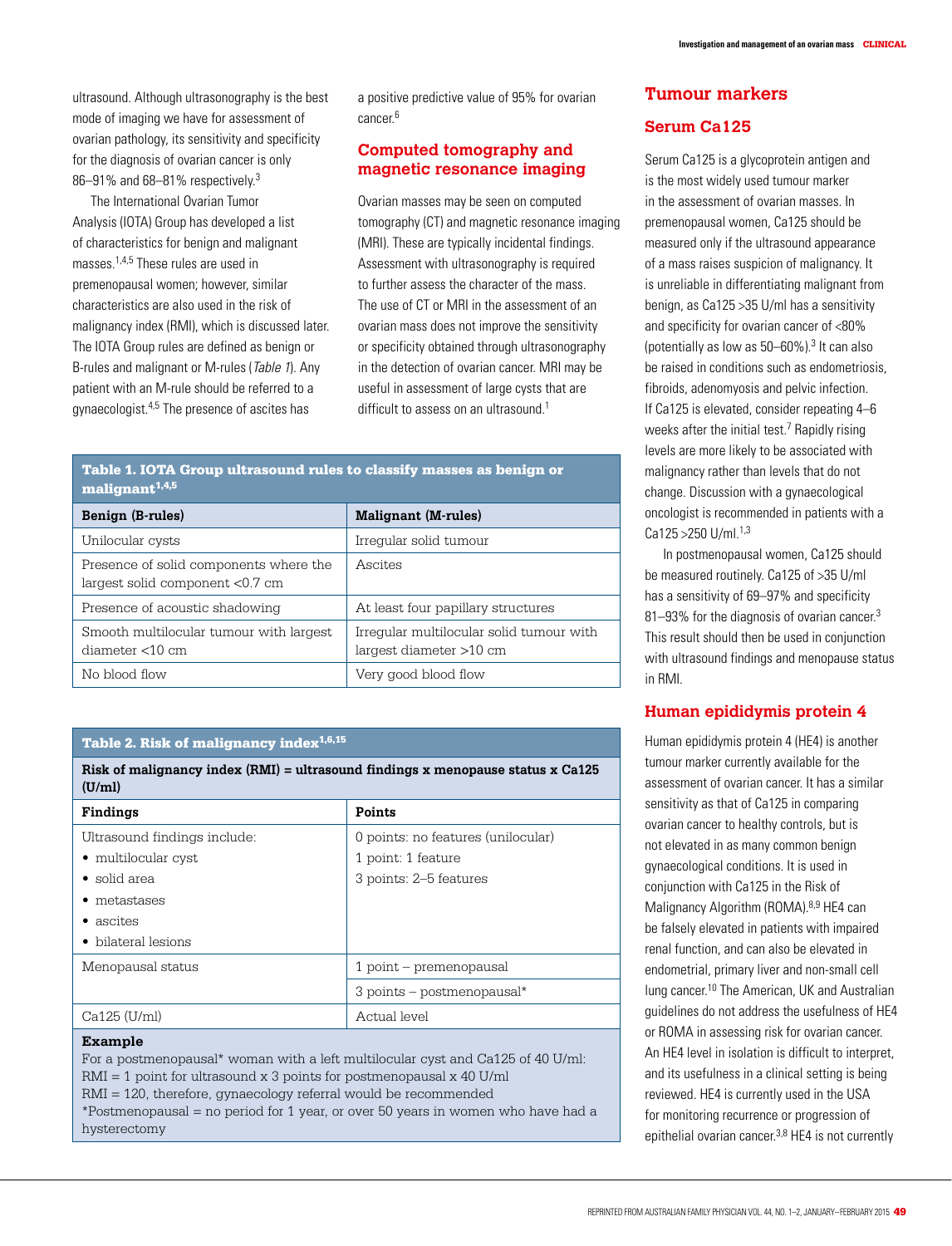covered by Medicare and costs approximately  $$45$  for the patient.<sup>11</sup> It is not recommended as a screening test for ovarian cancer.

#### **Other biochemical markers**

Alpha-feta protein (AFP), human chorionic gonadotropin (hCG) and lactate dehydrogenase (LDH) are also recommended in women under 40 years who have a complex mass on ultrasound, as these can be elevated in germ cell tumours.<sup>1,9</sup>

Carcinoembryonic antigen (CEA) and cancer antigen 19.9 (Ca19.9) are two other tumour markers that are commonly ordered for the investigation of an ovarian mass; however, their application to clinical practice is unclear. The usefulness of these tests is not discussed in the UK and Australian guidelines. They are non-specific and can be elevated in benign and malignant non-gynaecological conditions. Ca19.9 may be useful in the assessment of mature

cystic teratomas; however, its usefulness in differentiating mature cystic teratomas from ovarian cancer is unclear.12,13 CEA seems to be an independent prognostic factor for mucinous ovarian cancer.14 Further investigation is required.

## **Risk of malignancy index**

The risk of malignancy index (RMI) is the most widely used risk assessment for ovarian malignancy. Developed in 1990, it uses serum Ca125, menopausal status and findings on ultrasound (RMI = ultrasound findings  $x$ menopause status x Ca125 U/ml). It is particularly useful in the assessment of postmenopausal women. Moderate risk is a RMI value between 25–200, and RMI >200 is considered high risk. An RMI >200 has a sensitivity of 87% and specificity of 97% for ovarian cancer and therefore requires urgent assessment by a gynaecological oncologist (Table 2).1,6,15

## **Management**

There are three main forms of management – conservative, surveillance and surgical management. Deciding which is the appropriate management is based on assessment of symptoms, ultrasound findings, menopausal status, RMI (if applicable) and risk factors. An approach to management is outlined in Figure 1.

## **Premenopausal women**

Asymptomatic women with a simple ovarian cyst <5 cm on ultrasound do not require follow-up. These simple cysts will resolve within three menstrual cycles. For simple cysts of 5–7 cm, a repeat ultrasound should be obtained, and for cysts of >7 cm surgical intervention should be considered. If surgery is required, a laparoscopic cystectomy is the operation of choice, as aspiration can cause recurrence.16,17

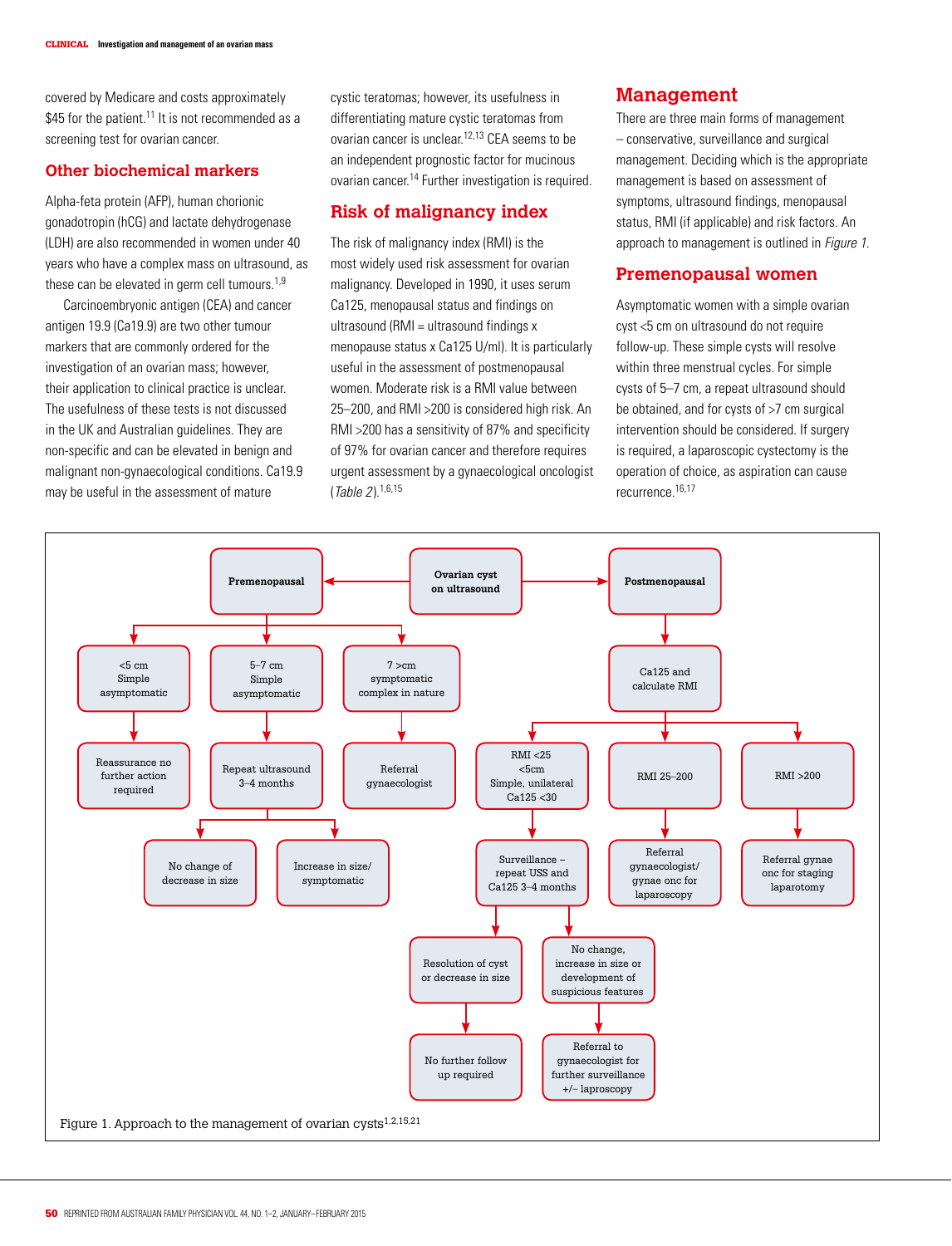#### **Postmenopausal women**

Simple unilateral, unilocular ovarian cysts of <5 cm and low risk of malignancy (normal Ca125) can be managed conservatively as the RMI would be zero and 50% of these will resolve spontaneously in 3 months. Cysts of 2–5 cm should be rescanned in  $3-4$  months  $18-20$  Women with a moderate-to-high risk RMI should be referred to a gynaecologist or gynaecological oncologist for consideration of surgical management. In addition, any woman who does not meet the criteria for conservative management should be offered surgical management. If malignancy is suspected, an oophorectomy is recommended rather than a cystectomy.1,15,20 This allows removal of the cyst intact and prevention of spillage into the peritoneal cavity. A bilateral oophorectomy may be offered for postmenopausal women because the contralateral ovary may also be affected; however, there are no studies that have assessed malignancy after unilateral versus bilateral oophorectomy.15,21

## **Use of the combined oral contraceptive pill**

Commencing the combined oral contraceptive (COC) pill does not hasten resolution of functional ovarian cysts, but can be used to prevent formation of cysts.<sup>22,23</sup>

#### **Complications**

#### **Cyst rupture**

Patients typically present with lower abdominal pain, and an ultrasound that shows free fluid in the abdomen with a collapsed cyst. An uncomplicated cyst rupture can be managed as an outpatient procedure with oral analgesia. Symptoms usually resolve within 24–72 hours. In women with a complicated cyst rupture and a large amount of free fluid/haemoperitoneum, management in a hospital setting with fluid resuscitation is recommended. Laparoscopy may be indicated if a patient becomes unstable or has ongoing pain.23

## **Ovarian torsion**

Ovarian torsion involves a partial or complete rotation of the ovary onto its supporting ligaments, cutting off its blood supply. Presenting

symptoms usually include sudden onset lower abdominal pain, nausea and vomiting with a palpable adnexal mass. The primary risk factor for ovarian torsion is an ovarian mass  $>5$  cm.<sup>24–26</sup> Ovarian torsion is primarily a clinical diagnosis, but ultrasonography may be useful. One study showed a diagnostic accuracy of ultrasonography as 74.6%, with abnormal ovarian blood flow and presence of free fluid as the most diagnostic. Despite this, ultrasonography is not reliable in excluding an ovarian torsion.26 Suspected ovarian torsion requires urgent gynaecological review. Surgery usually involves laparoscopy with de-torsion and ovarian conservation, but an oophorectomy may be performed if the ovary is not viable. Torsion is most commonly associated with benign conditions.<sup>25,27</sup>

## **Pregnant women with ovarian cysts**

Ovarian masses are usually an incidental finding. The majority of these masses are benign and can be managed expectantly, as at least 50% resolve spontaneously during pregnancy.<sup>28</sup> The reported rate of complications with expectant management is  $<2\%$ .<sup>29</sup> If a cyst is identified early on a dating ultrasound, a repeat ultrasound at 12–14 weeks should be performed to check if it has resolved.<sup>29</sup>

Operative intervention is indicated if malignancy is suspected, if there is an acute complication (eg torsion) or if the size is likely to cause obstetric or other problems. The ideal time of operation is after the first trimester, as this decreases the miscarriage rate and teratogenicity. The risk of ovarian cancer in pregnant women who are noted to have a cyst on ultrasound is  $< 1\%$  29,30

## **Screening for ovarian cancer**

For the general population, there are currently no national or international guidelines for screening for ovarian cancer. No investigation to date has been shown to have adequate sensitivity and specificity as a suitable screening test. A precursor lesion has yet to be identified. In particular, screening with transvaginal ultrasound has a high false-positive rate because of its inability to differentiate between malignant and benign masses. Serum Ca125 can be affected in a number of benign conditions and is elevated in

 $<$ 50% of women with stage 1 ovarian cancer. $6$ 

Women with a very strong family history of breast and ovarian cancer should be referred for genetic counselling. Women who are carriers of the BRCA1 mutation have a lifetime risk of ovarian cancer as high as 60%, and BRCA2 as high as  $40\%$ <sup>6</sup>

## **Key points**

- Ultrasonography (transabdominal and transvaginal) is the main form of imaging in the assessment of ovarian masses.
- Ca125 can be unreliable in premenopausal women as it can be elevated in a number of benign conditions; however, it is useful in the assessment of postmenopausal women.
- RMI is used to assess risk of ovarian cancer and is based on menopause status, ultrasound findings and Ca125 levels.
- Unilateral, simple ovarian cysts that are <5 cm in premenopausal women are likely be functional cysts and no follow-up is required.
- Ovarian torsion is a clinical diagnosis and requires urgent gynaecological review.
- There is no routine screening for ovarian cancer for the general population.
- If concerned or unsure of management, seeking gynaecological advice is recommended.

#### **Author**

Melissa Yeoh MBBS, Unaccredited Trainee, The Maitland Hospital, Maitland, NSW. melissa. yeoh@hnehealth.nsw.gov.au

Competing interests: None.

Provenance and peer review. Not commissioned, externally peer reviewed.

#### **References**

- Royal College of Obstetricians and Gynaecologists. Management of suspected ovarian masses in premenopausal women. Green-Top Guideline. No 62. London: RCOG, 2011.
- 2 National Institute for Health and Clinical Excellence. Ovarian cancer: the recognition and initial management of ovarian cancer. NICE guidelines 122. London: NICE, 2011.
- 3 Myers ER, Bastian LA, Havrilesky LJ, et al. Management of adnexal mass. Evidence Rep Technol Assess 2006;130:1–145.
- 4 Timmerman D, Valentin L, Bourne TH, Collins WP, Verrelst H, Vergote I; International Ovarian Tumor Analysis (IOTA) Group. Terms, definitions and measurements to describe the sonographic features of adnexal tumors: a consensus opinion from the International Ovarian Tumor Analysis (IOTA) Group. Ultrasound Obstet Gynecol 2000;16:500–05.